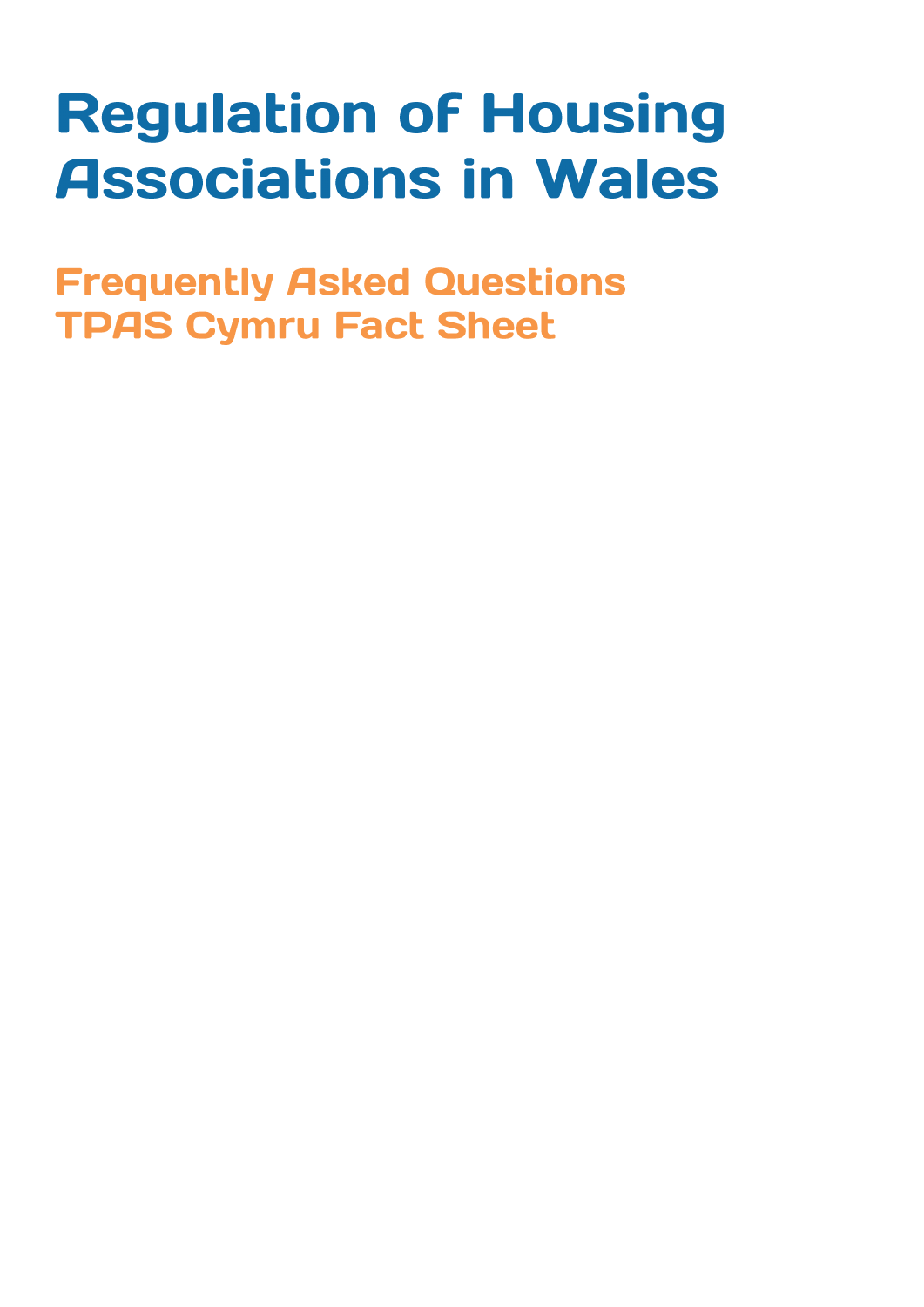#### **Who Regulates Housing Associations** in Wales?

The Welsh Government has powers to regulate registered social landlords registered in Wales, which are more commonly known as 'housing associations'. The Regulation Framework applies to housing associations registered and regulated by the Welsh Ministers under Part 1 of the Housing Act 1996.

A Housing Regulation Team undertakes regulation activity on their behalf. The team is part of the Welsh Government's Housing Division.

The work of the Regulation Team is overseen by the Regulatory Board for Wales, with support from members of the Tenant Advisory Panel.

#### **Why are Housing Associations in Wales** regulated?

The Regulation Team works to:

- Protect the interests of current and future tenants and other service users
- Ensure good quality social housing, in terms of the Welsh Housing Quality Standard, services which meet tenants' needs, value for money, and financial viability
- Maintain the confidence of funders to ensure that housing associations can continue to attract private finance at competitive rates to build and improve affordable homes for people in housing need

• Regulation sets out the expectations to be met by housing associations, developing them to meet changing circumstances. It aims to ensure that they are met and, if not, that appropriate remedial action is taken, through formal intervention if necessary.

The regulation of housing associations is important. It helps ensure that tenants, potential tenants, and people who use services, get a fair deal. It protects them from poor or failing landlords and provides ways in which they can influence the way that associations work. It also encourages the continuous improvement of services.

More generally, a good regulatory framework helps to protect taxpayers by safeguarding the public funding invested in housing associations. It also gives lenders, such as banks and building societies, the confidence to provide loans to finance new homes and to improve existing homes.

#### **How does Regulation** work?

The approach is guided by the [Regulatory](http://wales.gov.uk/topics/housing-and-regeneration/publications/regframeworkhousingassoc/?lang=en)  [Framework for Housing Associations](http://wales.gov.uk/topics/housing-and-regeneration/publications/regframeworkhousingassoc/?lang=en)  [Registered in Wales,](http://wales.gov.uk/topics/housing-and-regeneration/publications/regframeworkhousingassoc/?lang=en) which is underpinned by the commitment to put tenants at the heart of regulation.

The ultimate purpose of the Regulatory Framework is to ensure that housing associations provide good quality homes and services to tenants and others who use their services. It does this by ensuring that each association is:

 Well governed - led effectively and well managed by boards, executives, staff, tenants and partners, who work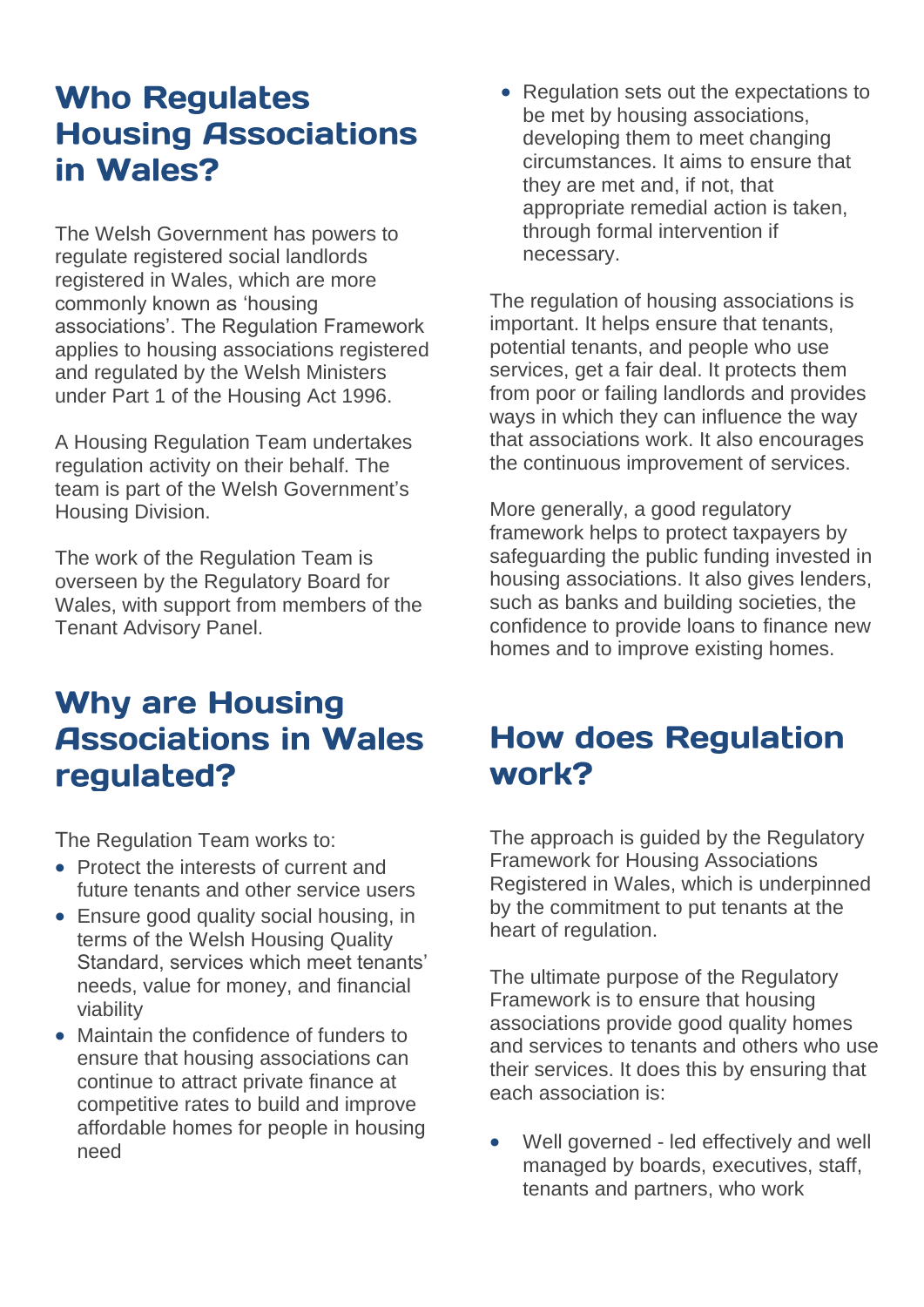together to make and implement business decisions

- Financially viable has the money to meet current and future business commitments and effectively manages its finances.
- Delivering high quality services providing services that meet people's needs and expectations and compare well with the quality of services delivered by other associations

A key feature of the regulation is a coregulation approach where the Regulation Team will develop a strong working relationship with housing associations based on openness, trust and challenge so that they can fully understand each association and how it operates. That said, the prime role of the Regulation Team is to develop a robust, objective and independent view of associations.

The benefits of this relationship will include:

- Regular contact and communication with housing association boards, staff, tenants, service users, and partner organisations.
- A full and rounded understanding of a housing association and its local activities, risks, priorities and circumstances.
- Early identification of actual or potential risks.
- A proactive approach which allows issues and problems to be tackled at an early stage and prevents things getting worse.
- Timely support and sharing of good practice which helps to ensure continuous improvement.

WG have published "Delivery outcomes" (standards of performance) that they expect landlords to meet. These are detailed in the Regulatory Framework and

have been agreed with the sector and Community Housing Cymru, which represents housing associations. The delivery outcomes provide a framework for assessment of performance and for housing associations to carry out regular self evaluation their own strengths and areas for improvement.

## **What is Self Evaluation?**

All housing associations are expected to carry out regular self evaluation which evaluates their performance on service delivery, governance, and finance, and proposes improvement action.

The Welsh Ministers expect housing associations to publish their self evaluation in a way that is readily accessible to tenants.

Self evaluation is the core evidence used in the regulatory assessment/opinion. A robust, evidence based, challenging self evaluation is therefore an important element of the Regulatory Framework.

There is no set format for self evaluation. Each housing association may tailor its approach to meet its own needs and those of its tenants, service users and partners. However, an effective self evaluation should:

- Have a strong focus on the needs and aspirations of tenants and service users.
- Provide clear evidence of involvement from tenants and service users in checking and agreeing the conclusions of self assessments.
- Be owned and driven by an association's Board.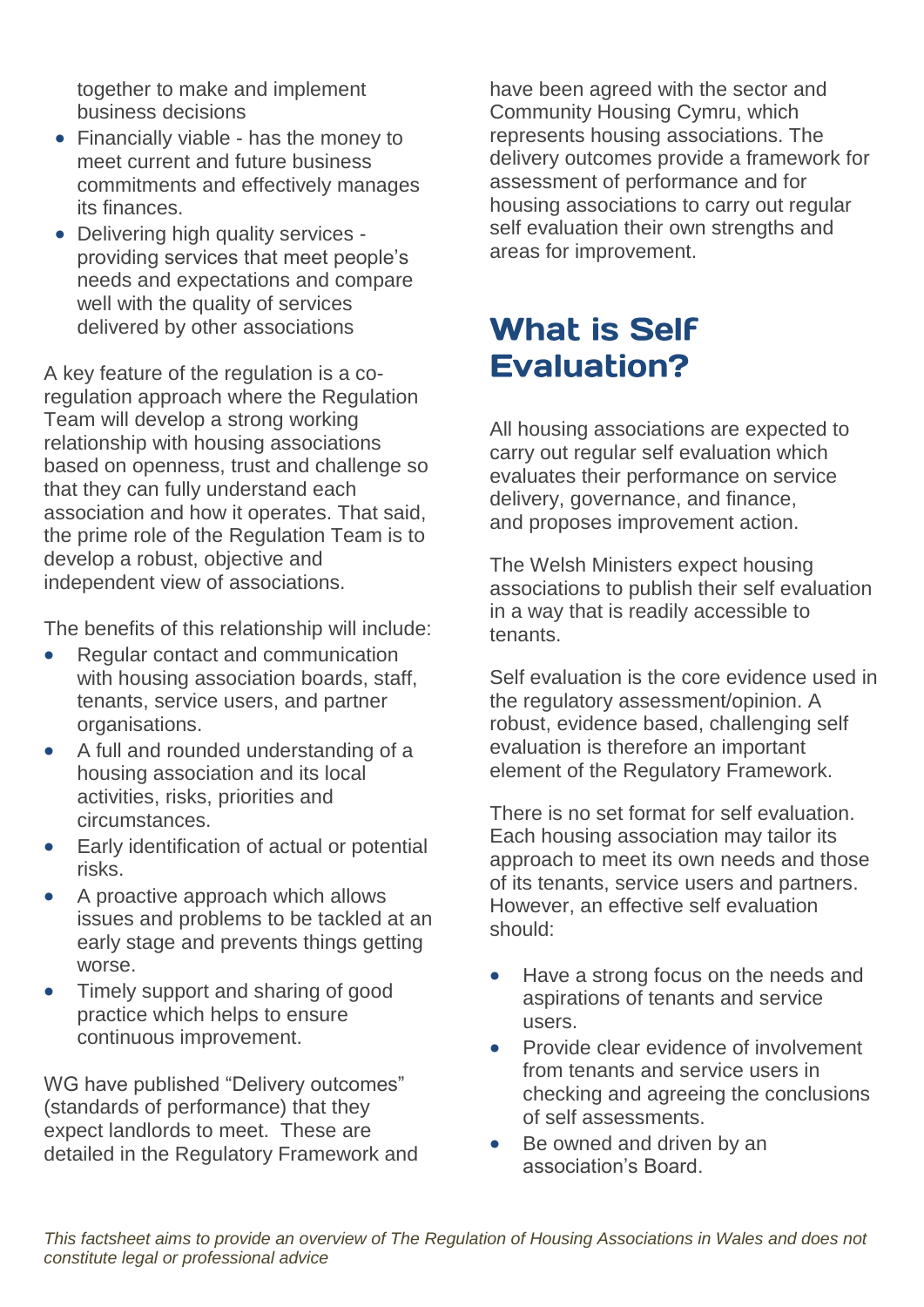- Have a strong element of challenge from both inside and outside the association.
- Be a fundamental and integral part of the association's business planning, not merely something done to meet the requirements of the regulation framework
- Be based on clear and solid evidence.

Working closely and effectively with tenants and people who use services to assess the outcome(s) of those services is a fundamental part of self evaluation. Housing associations are expected to demonstrate this.

### What powers does the **Regulation Team** have?

Given that Housing associations have a clear commitment to providing quality homes and services, it is expected they will act voluntarily to address any matters of concern identified through regulatory activity and enhanced monitoring by the Regulation Team. However, should this not be the case, the Regulation Team have delegated authority under Welsh Ministers powers to intervene, to require appropriate action to be taken. These powers are contained in the Housing Act 1996.

The powers exist as a further safeguard to the interests of tenants and others. By way of examples, powers could include:

- Appointing an interim manager.
- Commissioning additional inspections to obtain evidence
- Issuing an enforcement notice which requires action to be taken to address a problem within a specified timescale
- A financial penalty if an association fails to comply with requirements imposed on it by an enforcement notice
- Requiring the merger of a housing association with another association
- Restricting certain dealings of an association during an inquiry.

The circumstances in which particular intervention powers would be used depend on the matter(s) in question.

The Regulation Team's response will always be tailored to the specific situation and circumstances.

## **What is a Regulatory Assessment/Opinion?**

On an annual basis the Regulation Team will produce an assessment/opinion of for each Association. The assessment is based on a wide range of information that is collected during regulation activity. It is used to build a rounded picture of individual housing associations.

The core evidence for the annual regulatory assessment is provided by a housing association's self evaluation. This is combined with other information on each association obtained from a wide variety of sources.

Information collected will include "**hard**" information, from formal sources, and "**soft**" information, from regular contact with housing associations and their tenants, staff, service users and external partners. Both are important to a full assessment.

#### "Hard" information could include:

*This factsheet aims to provide an overview of The Regulation of Housing Associations in Wales and does not constitute legal or professional advice*